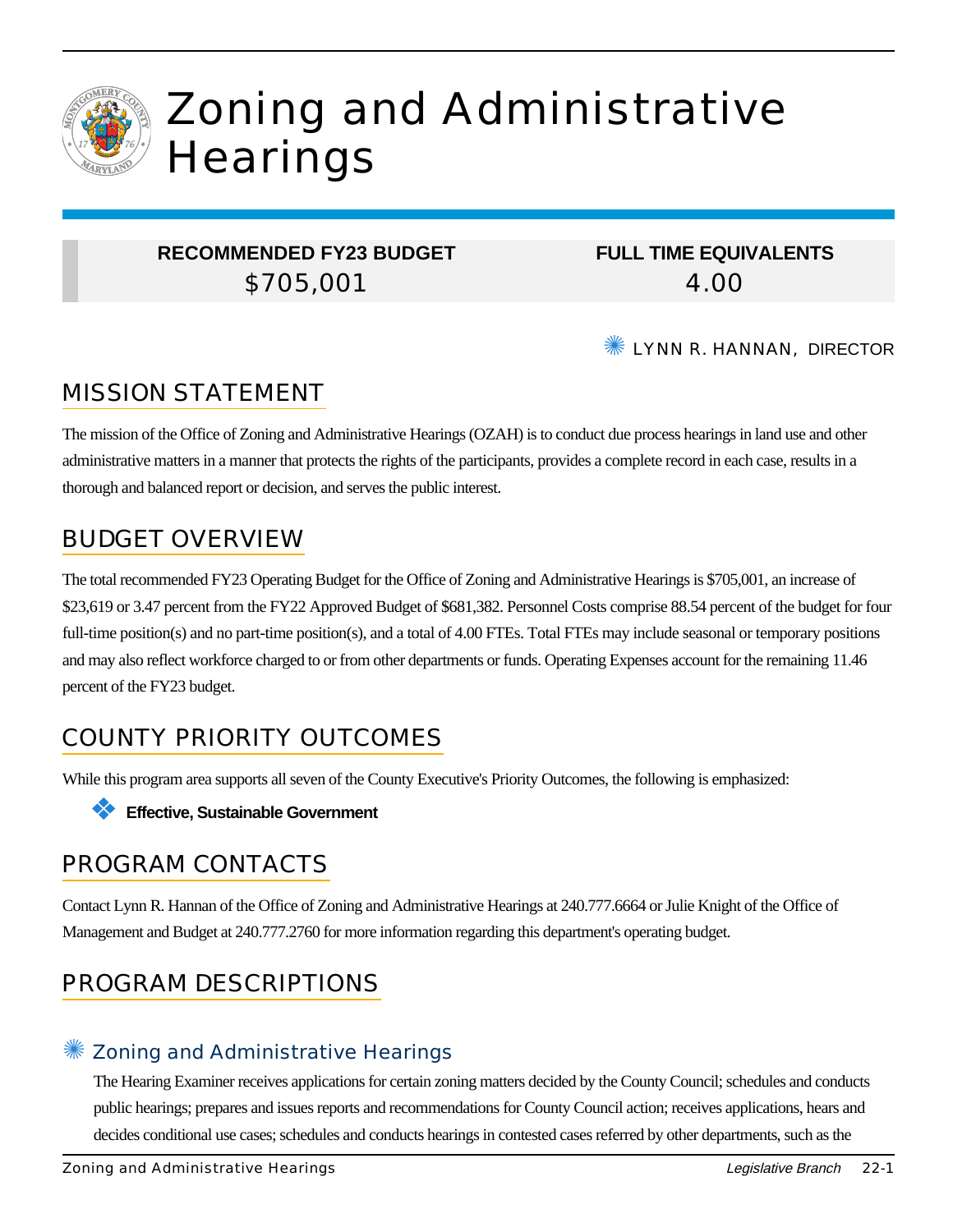Commission on Human Rights; adjudicates objections and waivers associated with accessory apartment license applications; maintains administrative records for public inspection; collects application fees; responds to public inquiries on zoning and conditional use cases; and works with other County agencies in the preparation, revision, and review of procedural rules, fee schedules, and zoning text amendments.

|                                            | <b>Actual</b><br><b>FY21</b> | <b>Budget</b><br><b>FY22</b> | <b>Estimate</b><br><b>FY22</b> | <b>Recommended</b><br><b>FY23</b> | %Chg<br><b>Bud/Rec</b> |  |
|--------------------------------------------|------------------------------|------------------------------|--------------------------------|-----------------------------------|------------------------|--|
| <b>COUNTY GENERAL FUND</b>                 |                              |                              |                                |                                   |                        |  |
| <b>EXPENDITURES</b>                        |                              |                              |                                |                                   |                        |  |
| Salaries and Wages                         | 466,651                      | 497,036                      | 491,503                        | 497,132                           |                        |  |
| <b>Employee Benefits</b>                   | 109,506                      | 123,592                      | 117,831                        | 127,044                           | 2.8%                   |  |
| <b>County General Fund Personnel Costs</b> | 576,157                      | 620,628                      | 609,334                        | 624,176                           | 0.6%                   |  |
| <b>Operating Expenses</b>                  | 60,748                       | 60,754                       | 17,701                         | 80,825                            | 33.0%                  |  |
| <b>County General Fund Expenditures</b>    | 636,905                      | 681,382                      | 627,035                        | 705,001                           | 3.5%                   |  |
| PERSONNEL                                  |                              |                              |                                |                                   |                        |  |
| Full-Time                                  | $\overline{4}$               | 4                            | 4                              | 4                                 |                        |  |
| Part-Time                                  | 0                            | 0                            | 0                              | 0                                 |                        |  |
| <b>FTEs</b>                                | 4.00                         | 4.00                         | 4.00                           | 4.00                              |                        |  |
| <b>REVENUES</b>                            |                              |                              |                                |                                   |                        |  |
| Other Charges/Fees                         | 1,700                        | 0                            | $\Omega$                       | 0                                 |                        |  |
| <b>Zoning Fees</b>                         | 79,079                       | 65,000                       | 65,000                         | 65,000                            |                        |  |
| <b>County General Fund Revenues</b>        | 80,779                       | 65,000                       | 65,000                         | 65,000                            |                        |  |
| <b>GRANT FUND - MCG</b>                    |                              |                              |                                |                                   |                        |  |
| <b>EXPENDITURES</b>                        |                              |                              |                                |                                   |                        |  |
| Salaries and Wages                         | 995                          | 0                            | 0                              | 0                                 |                        |  |
| <b>Employee Benefits</b>                   | 0                            | 0                            | 0                              | $\pmb{0}$                         |                        |  |
| <b>Grant Fund - MCG Personnel Costs</b>    | 995                          | $\bf{0}$                     | $\mathbf{0}$                   | $\mathbf{0}$                      |                        |  |
| <b>Grant Fund - MCG Expenditures</b>       | 995                          | $\bf{0}$                     | $\bf{0}$                       | $\mathbf{0}$                      |                        |  |
| PERSONNEL                                  |                              |                              |                                |                                   |                        |  |
| Full-Time                                  | $\pmb{0}$                    | 0                            | $\mathbf 0$                    | $\mathbf 0$                       |                        |  |
| Part-Time                                  | 0                            | 0                            | 0                              | $\mathbf 0$                       |                        |  |
| <b>FTEs</b>                                | 0.00                         | 0.00                         | 0.00                           | 0.00                              |                        |  |
| <b>REVENUES</b>                            |                              |                              |                                |                                   |                        |  |
| <b>Federal Grants</b>                      | 995                          | 0                            | $\mathbf 0$                    | 0                                 | $\%$                   |  |
| <b>Grant Fund - MCG Revenues</b>           | 995                          | 0                            | $\bf{0}$                       | $\bf{0}$                          |                        |  |
| DEPARTMENT TOTALS                          |                              |                              |                                |                                   |                        |  |

| <b>Total Expenditures</b>        | 637.900 | 681.382 | 627.035 | 705,001 | $3.5 \%$ |
|----------------------------------|---------|---------|---------|---------|----------|
| <b>Total Full-Time Positions</b> |         |         |         |         |          |
| <b>Total Part-Time Positions</b> |         |         |         |         |          |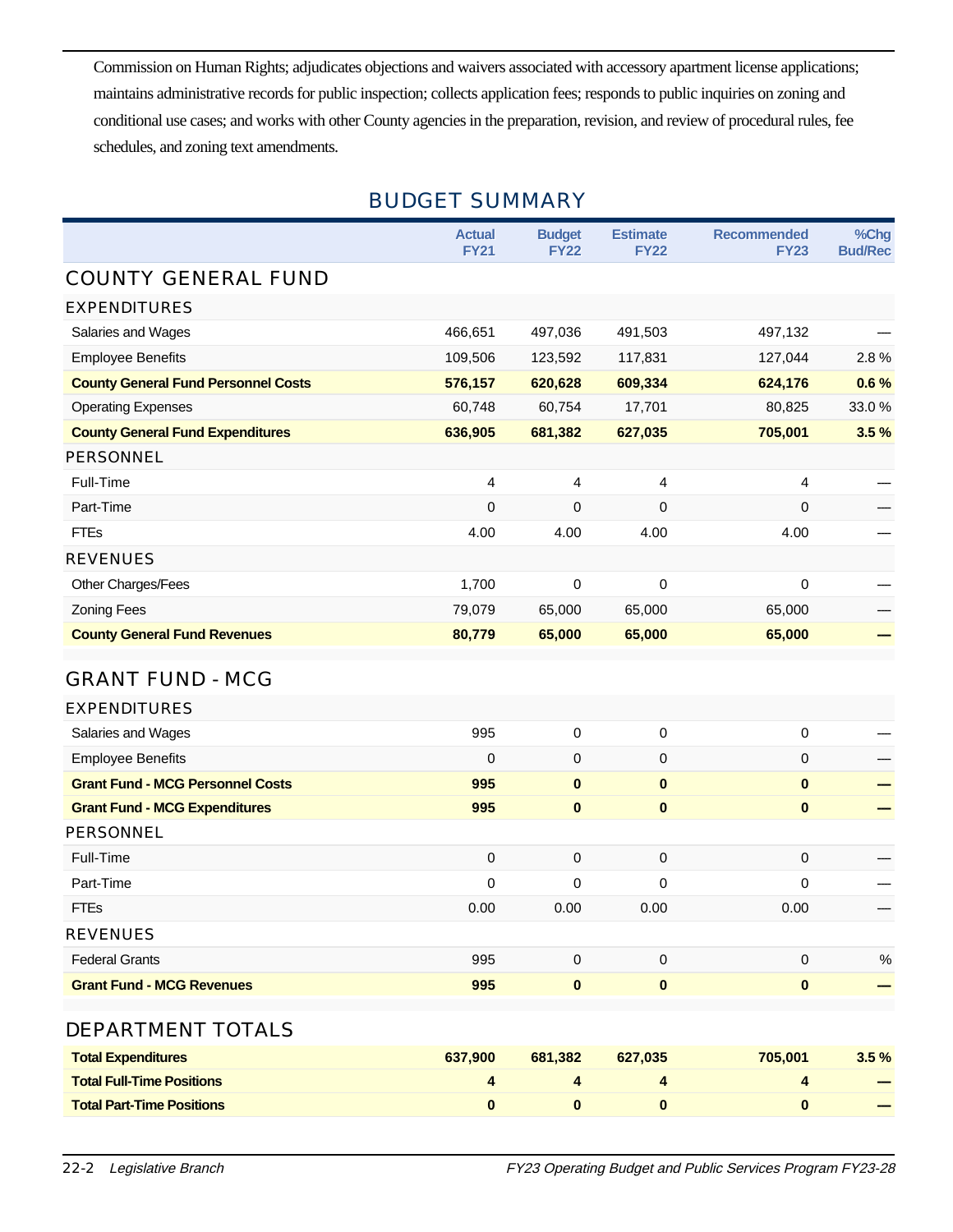### BUDGET SUMMARY

|                       | <b>Actual</b><br><b>FY21</b> | <b>Budget</b><br><b>FY22</b> | <b>Estimate</b><br><b>FY22</b> | Recommended<br><b>FY23</b> | %Chg<br><b>Bud/Rec</b>   |
|-----------------------|------------------------------|------------------------------|--------------------------------|----------------------------|--------------------------|
| <b>Total FTES</b>     | 4.00                         | 4.00                         | 4.00                           | 4.00                       | $\overline{\phantom{a}}$ |
| <b>Total Revenues</b> | 81.774                       | 65,000                       | 65,000                         | 65,000                     | -                        |

#### FY23 RECOMMENDED CHANGES

|                                                                                                          | <b>Expenditures FTEs</b> |      |
|----------------------------------------------------------------------------------------------------------|--------------------------|------|
| <b>COUNTY GENERAL FUND</b>                                                                               |                          |      |
| <b>FY22 ORIGINAL APPROPRIATION</b>                                                                       | 681,382                  | 4.00 |
| Other Adjustments (with no service impacts)                                                              |                          |      |
| Increase Cost: Increase Operating Expenses - Transcription Services [Zoning and Administrative Hearings] | 10,000                   | 0.00 |
| Increase Cost: Increase Operating Expenses - Purchase Software [Zoning and Administrative Hearings]      | 10,000                   | 0.00 |
| Increase Cost: Annualization of FY22 Compensation Increases                                              | 9,706                    | 0.00 |
| Increase Cost: FY23 Compensation Adjustment                                                              | 6.727                    | 0.00 |
| Increase Cost: Retirement Adjustment                                                                     | 1,328                    | 0.00 |
| Increase Cost: Printing and Mail Adjustment                                                              | 71                       | 0.00 |
| Decrease Cost: Annualization of FY22 Personnel Costs                                                     | (14,213)                 | 0.00 |
| <b>FY23 RECOMMENDED</b>                                                                                  | 705.001                  | 4.00 |

#### FUNDING PARAMETER ITEMS

CE RECOMMENDED (\$000S)

| <b>Title</b>                                                                                                                       | <b>FY23</b> | <b>FY24</b> | <b>FY25</b> | <b>FY26</b> | <b>FY27</b> | <b>FY28</b> |  |
|------------------------------------------------------------------------------------------------------------------------------------|-------------|-------------|-------------|-------------|-------------|-------------|--|
| <b>COUNTY GENERAL FUND</b>                                                                                                         |             |             |             |             |             |             |  |
| <b>EXPENDITURES</b>                                                                                                                |             |             |             |             |             |             |  |
| <b>FY23 Recommended</b>                                                                                                            | 705         | 705         | 705         | 705         | 705         | 705         |  |
| No inflation or compensation change is included in outyear projections.                                                            |             |             |             |             |             |             |  |
| <b>Elimination of One-Time Items Recommended in FY23</b>                                                                           | 0           | (10)        | (10)        | (10)        | (10)        | (10)        |  |
| Items recommended for one-time funding in FY23, including software purchases, will be eliminated from the base in the outyears.    |             |             |             |             |             |             |  |
| <b>Labor Contracts</b>                                                                                                             | $\bf{0}$    | 15          | 15          | 15          | 15          | 15          |  |
| These figures represent the estimated annualized cost of general wage adjustments, service increments, and other negotiated items. |             |             |             |             |             |             |  |
| <b>Subtotal Expenditures</b>                                                                                                       | 705         | 710         | 710         | 710         | 710         | 710         |  |